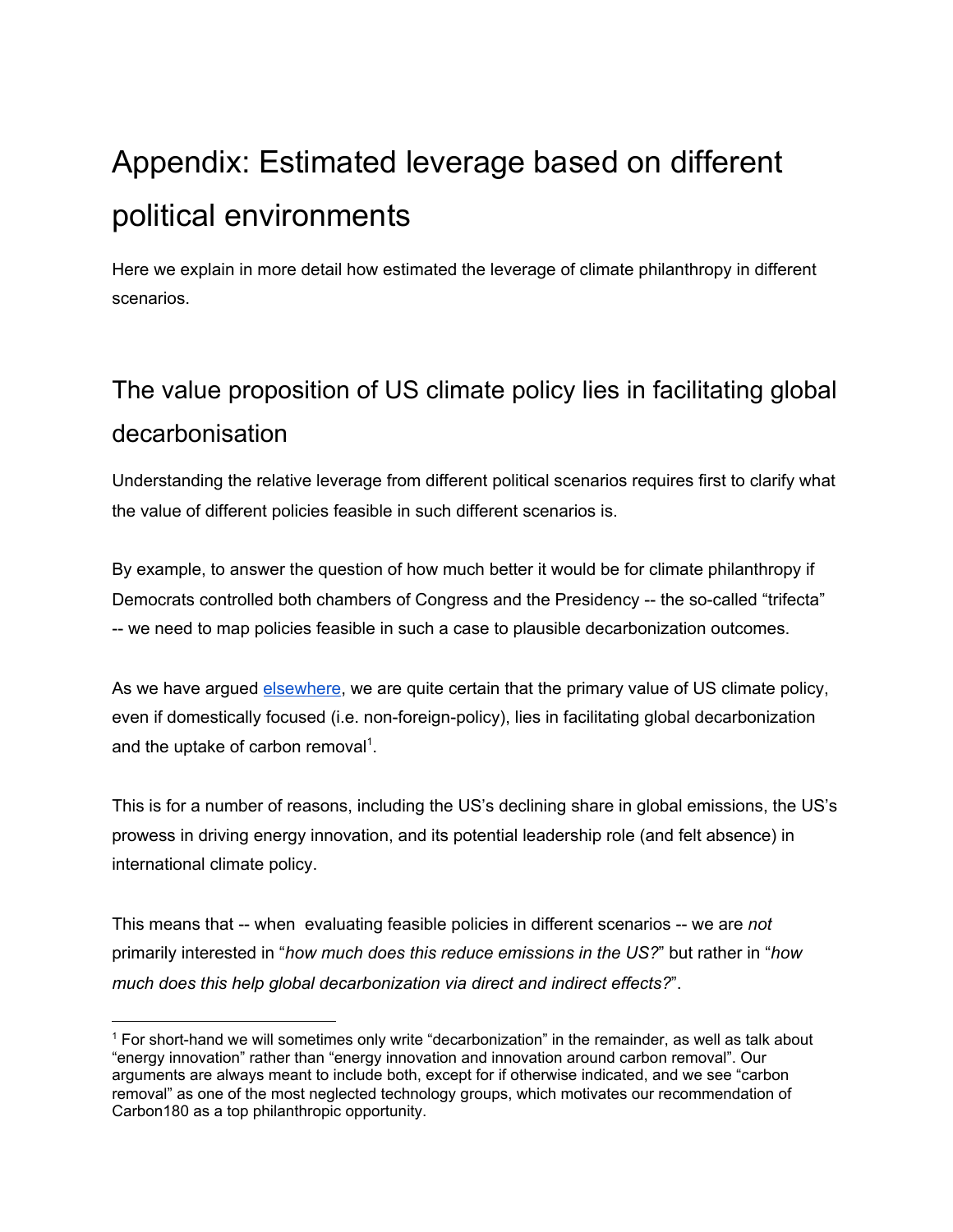While quite a bit more uncertain than questions about direct domestic effects, we think that in a world of rising energy demand shifting away from the OECD, it is much more valuable to be roughly right about indirect effects rather than more precise about domestic effects while, implicitly, treating international effects that carry most of the value as zero.

## How can the US facilitate global decarbonization?

This begs the question of how the US can facilitate global decarbonization.

We think there are two primary pathways:

- 1) **Policy leadership:** The US can be a leader in international climate policy and that can make other countries raise their ambition and/or adopt specific policies adopted in the US. Insofar as this is foreign policy, the power to be a leader rests with the Presidency, though -- of course -- insofar as credible foreign policy requires signaling success in the United States as well as budgets for international climate finance, Congress is also important.
- **2) Innovation:** The US can play a decisive role in global decarbonization by reducing the cost and performance of low-carbon energy technologies and carbon removal solutions. Innovation can be promoted though a host of policies, not only policies labelled primarily as such, but -- compared to climate foreign policy -- these policies will be relatively more dependent on Congress.

With these pathways clarified, we are now in a position to analyze how the leverage they present is affected by different political environments.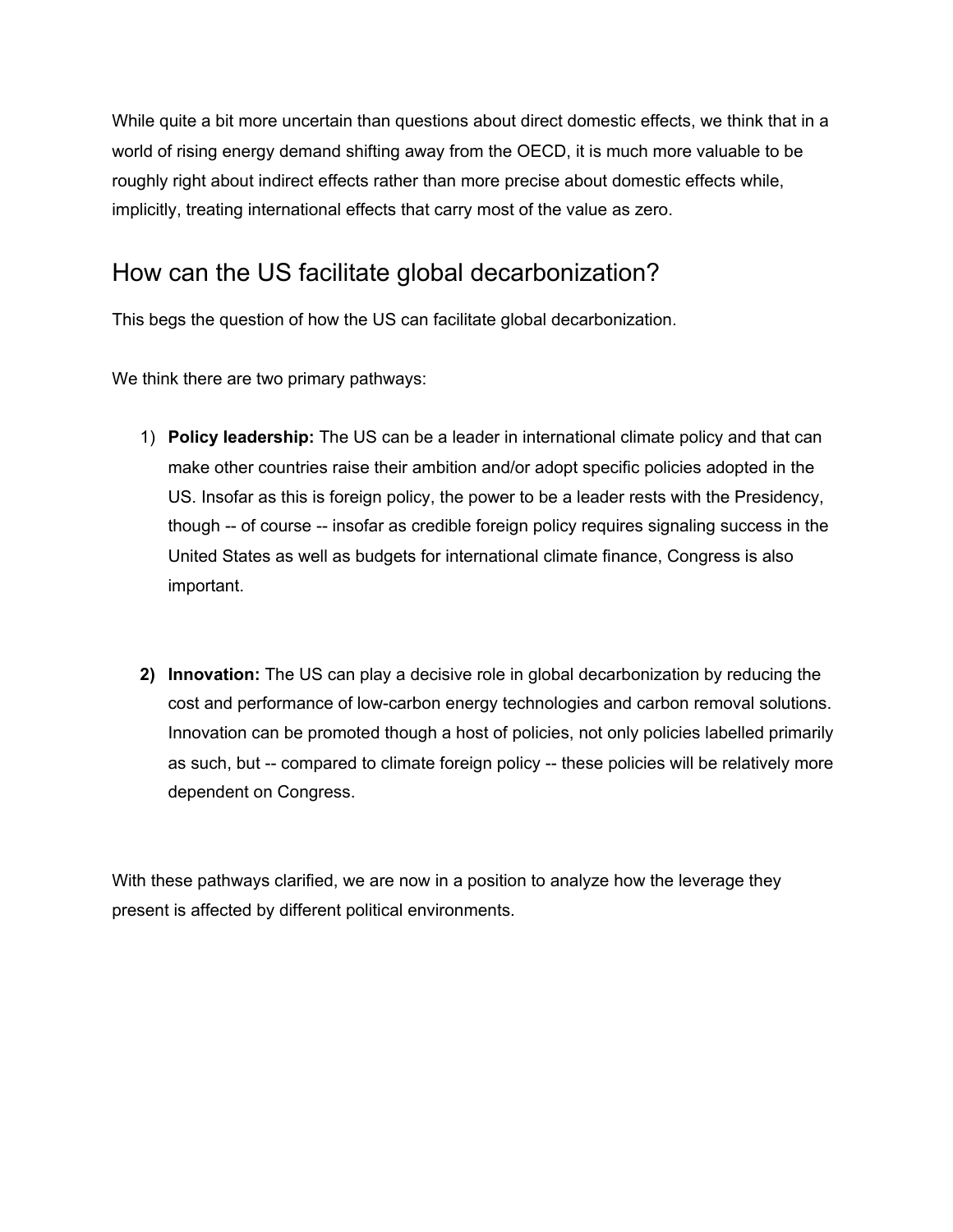## Policy leadership opportunities under different political environments

President-elect Joe Biden has made it clear that he intends to lead on international climate policy and, as far as foreign policy is concerned, he can do so without much interference from Congress (his climate envoy, John Kerry, does not require Senate approval).

As mentioned above, however, making credible commitments on domestic emissions reductions requires favorable political majorities in Congress.

The only way to *guarantee* that the US legally commits to a climate target that is not susceptible to changing administrations would be a law passed with a 60-seat majority in the Senate (*filibuster-proof*). The last time this was [tried](https://www.newyorker.com/magazine/2010/10/11/as-the-world-burns), in 2009 and 2010 with the American Clean Energy and Security Act, this garnered zero Republican senators in support. Given that, at best, Democrats will have 50 senators in 2021 and that the President's party usually loses senators rather than gaining them, we think it is safe to assume that this will not happen this decade and, if it happens next decade, it will be far less useful.

From this perspective, that is also known to governments across the world, it is clear that - absent fundamental changes to American politics (such as an abolishment of the filibuster) -- a US President cannot credibly commit to climate targets beyond his/her administration, setting climate targets via executive action would always be open to later challenge by a new President.

#### How we model this

It seems safe to assume that a Democratic President will be more engaged on climate than a Republican President, if only for stronger electoral incentives (even a pro-climate Republican such as the late JohnMcCain would have gained less electorally from international climate leadership than Obama did).

We think a ratio of 3:1 in terms of the value of a Democratic vs. Republican President is a good approximation. While this might seem favorable to Republicans, Trump was certainly much worse than 3 times as bad for US climate leadership than Hillary Clinton would have been, this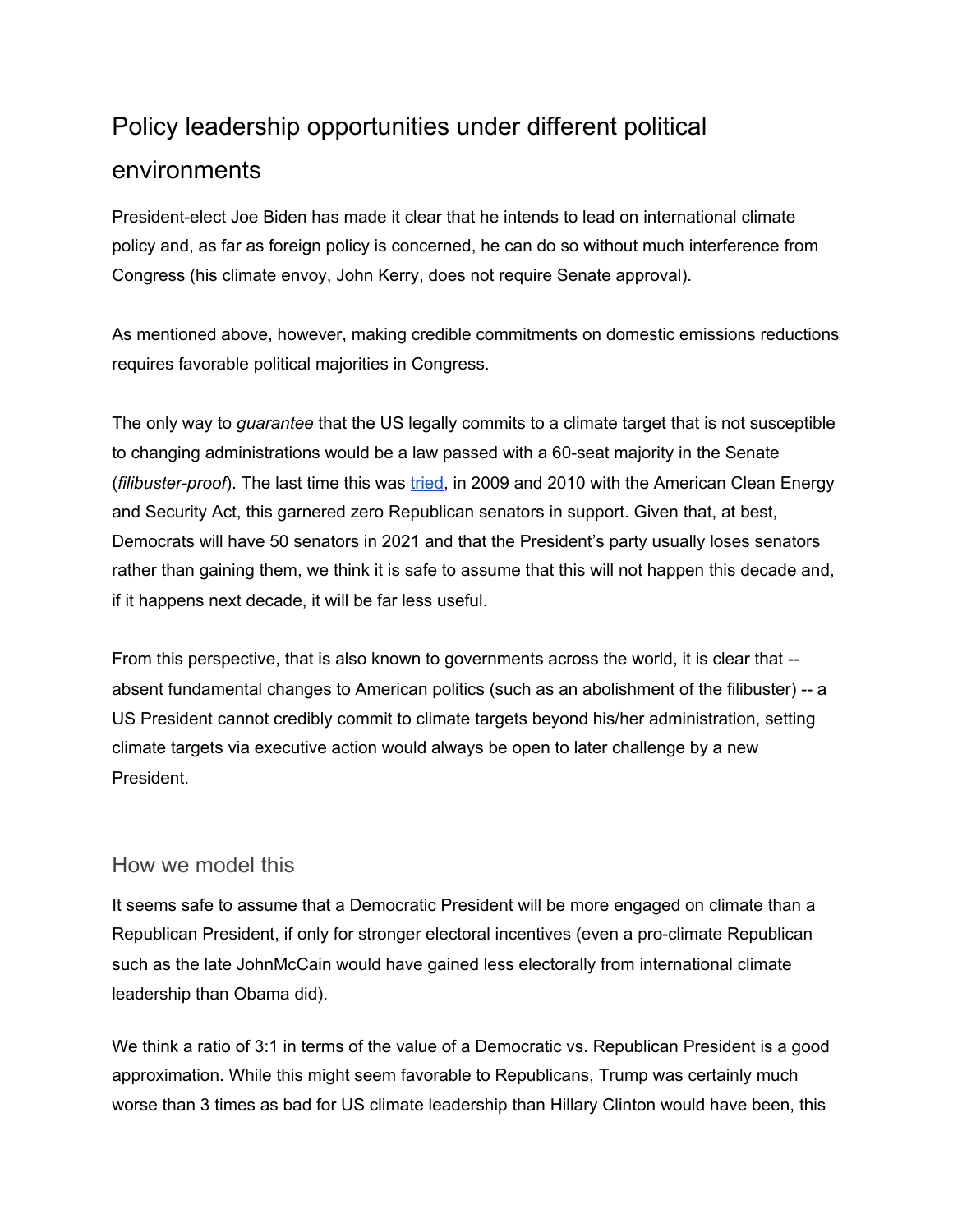does reflect the expectation that incentives for Republican leaders are changing so that there could be Republican Presidents elected in the 2020s that are fairly close to Democratic Presidents in terms of international engagement on climate.

In terms of legislative politics, we also assign a value of 1 to a Democratic trifecta, meaning that a Democratic President who also has control of the government has a value of 4 (more signaling), and a value of 0.5 to a situation of divided but cooperative government.

We also need to define a ratio of the value of advocacy on climate leadership compared to advocacy on energy innovation discussed below.

We think that overall, because (1) climate foreign policy is far less politicized than domestic climate policy and (2) the State Department and foreign policy apparatus more generally have a lot of resources and private information and relationships, there isn't a very clear case for advocacy to improve outcomes here, certainly much less so than for domestic policy.

Because of this we set the ratio of policy leadership to energy innovation to 1:5. Crucially, this does not mean that we think that energy innovation is 5x as valuable as policy leadership. We make no claim about the relative usefulness of either. It just means our best guess is that advocacy on energy innovation will, everything else being equal, be 5x more valuable because there is a clearer case how advocacy can optimize energy innovation outcomes compared to policy leadership outcomes.

## Energy Innovation opportunities under different political environments

In structuring this discussion we heavily draw on [Energizing](https://www.energypolicy.columbia.edu/sites/default/files/file-uploads/EnergizingAmerica_FINAL_DIGITAL.pdf) America, a recent report by leading innovation scholars at Columbia and ITIF outlining the case and priorities for clean energy innovation policy in the United States. If not indicated otherwise, graphics in this section are from this report, though the surrounding analysis is our own.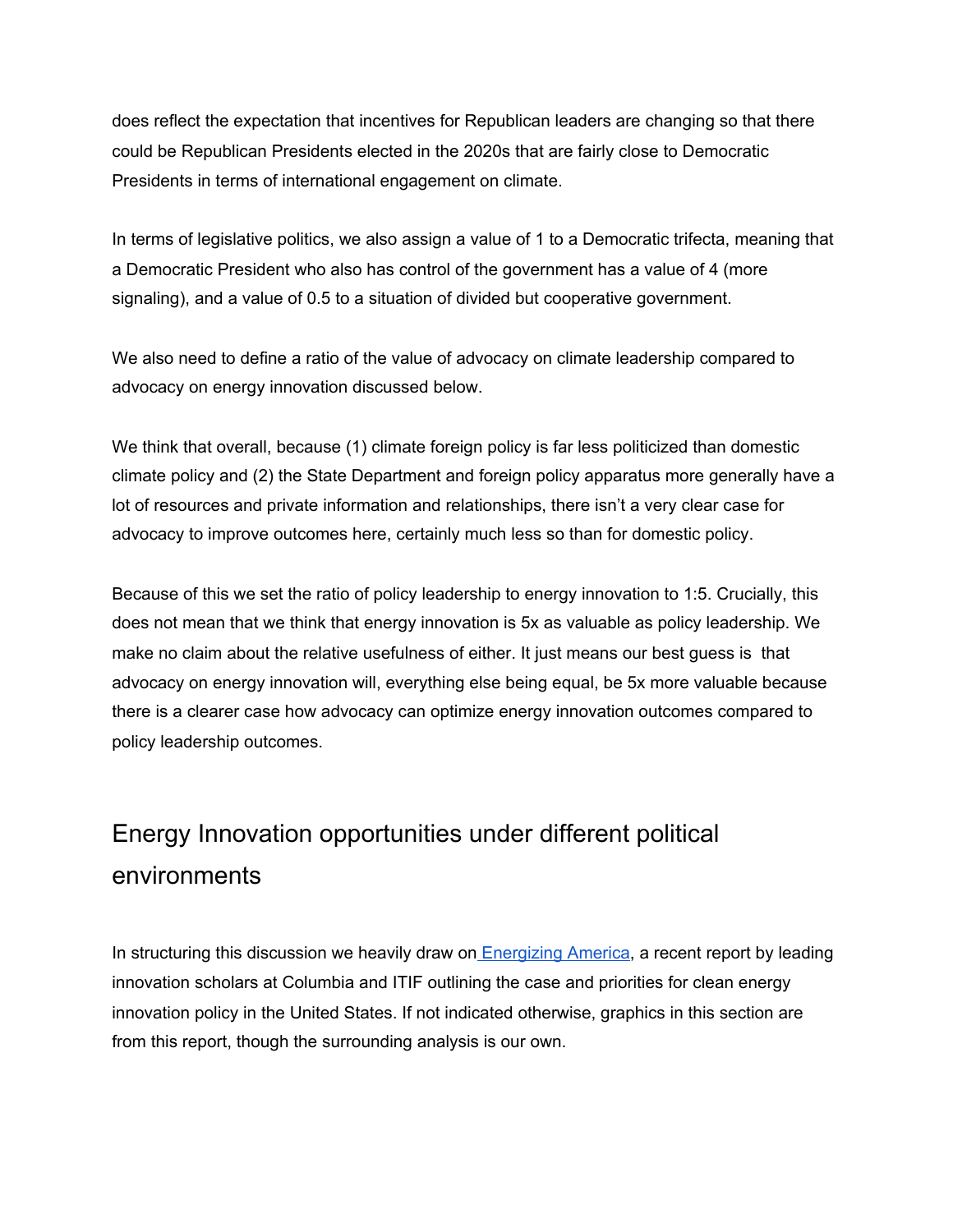Energy innovation policy in the broad sense understood here -- every policy that has major implications for energy / clean tech innovation outcomes -- can happen in a variety of ways, from purchasing decisions by the federal government (under control of the executive) to spur early deployment of new technologies pushing them down the learning curve, to budgetary appropriation processes designating funding for different programs, tax and tax credit policy, as well as legislation such as clean energy standards.

A graphic from *Energizing America* illustrates this, showing that there are critical and effective policy levers across the entire innovation chain, from basic research to early deployment:

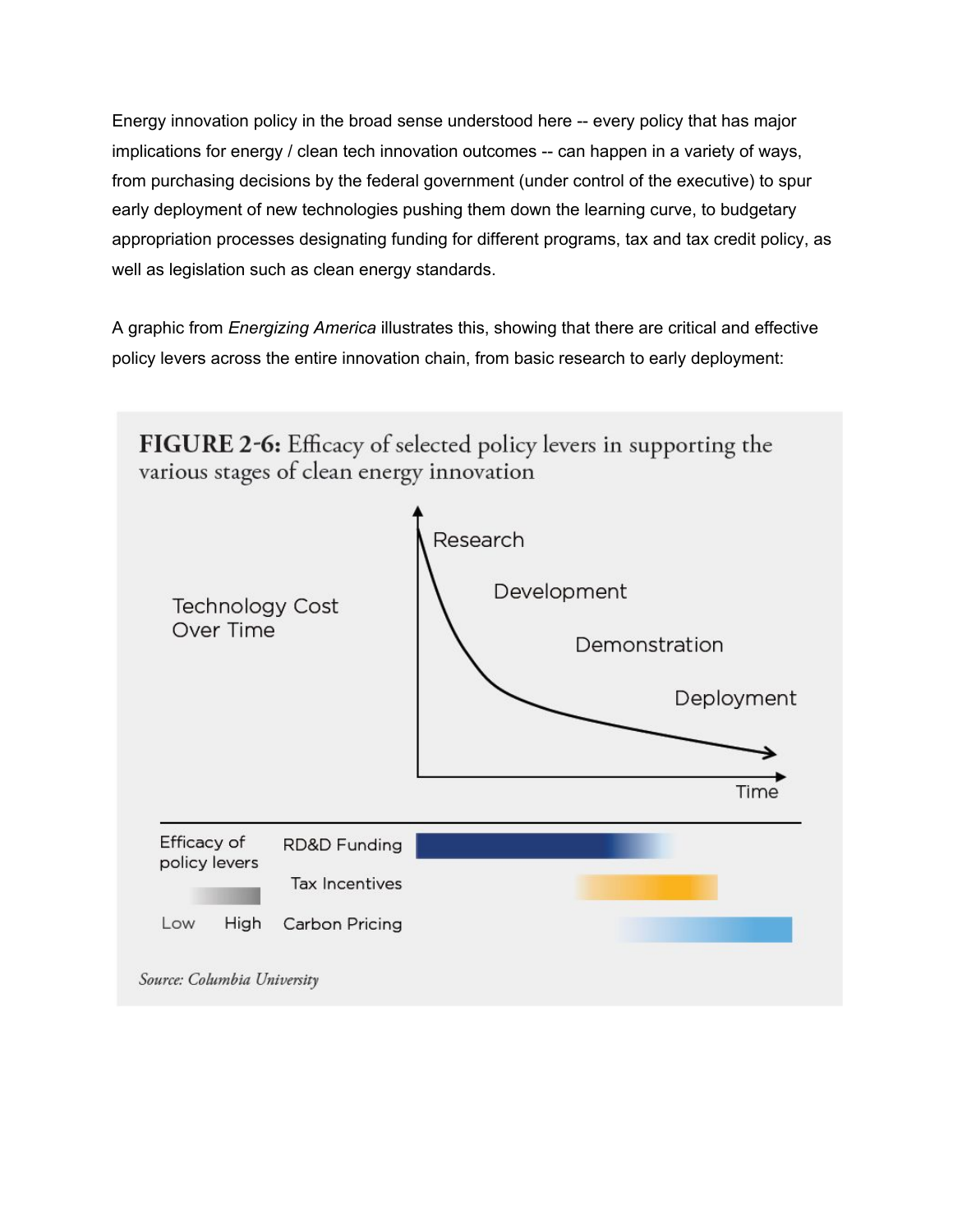We go through those policy levers in turn to understand the value of different political environments for advocacy related to these policy levers.

We differentiate between three types of policy -- basic R&D policy, "valley of death" policy, and early deployment policy, with definitions and explanation below.

### Policy on basic research & development

The "earliest" in the innovation chain this kind of policy has historically been one of the most bipartisan pillars of climate policy in the United States. We can see this in historical budgets following a modest increase relatively unmoved by Trump's 2016 victory or other changes in the political environment (not that this includes "demonstration", but this is less than 5% of spending so this budget is an accurate representation of R&D spending, demonstration will be discussed in the next subsection).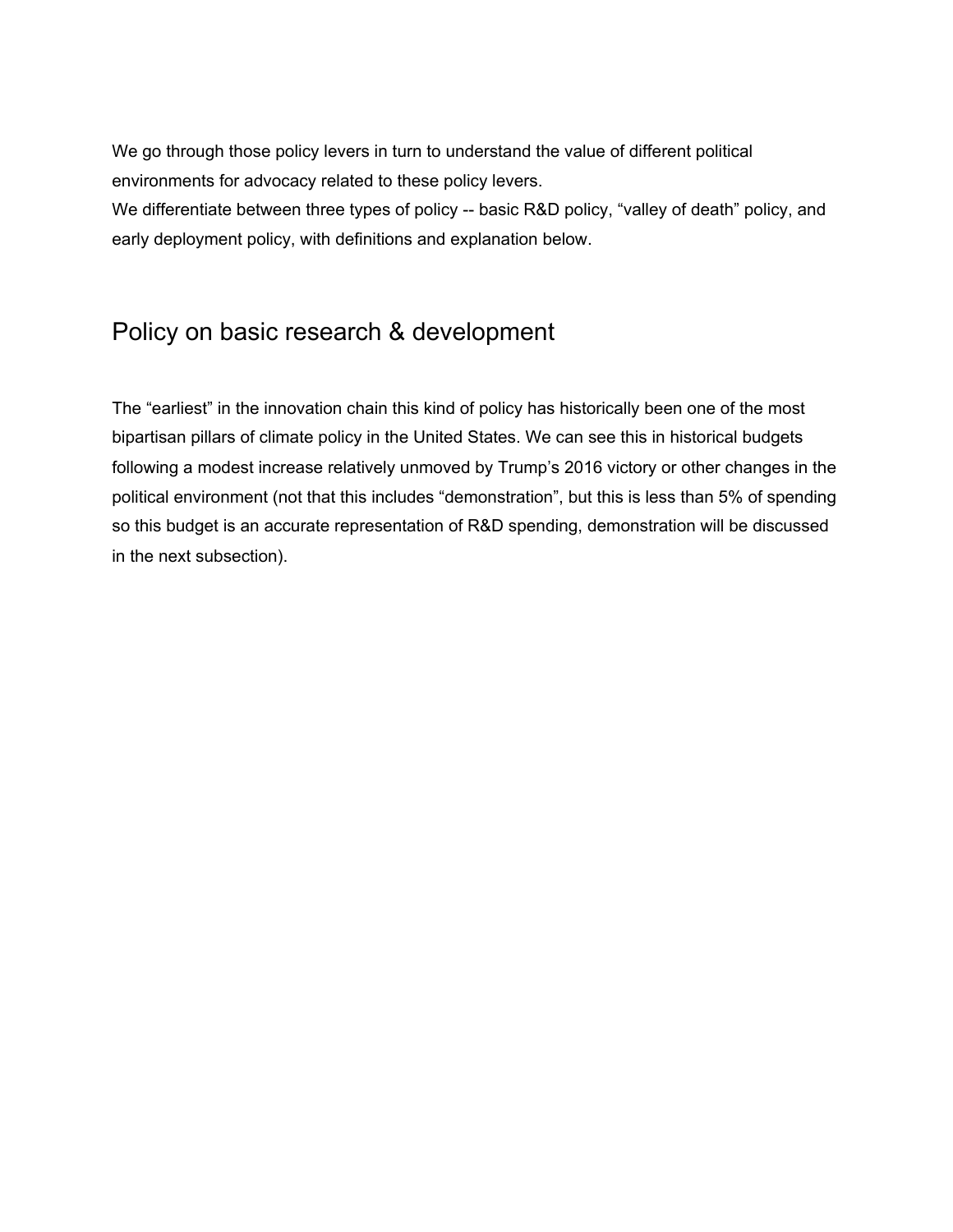FIGURE ES-2: Historical clean energy RD&D funding by federal agency and proposal to ramp up to an annual clean energy innovation budget of \$25 billion by 2025



In terms of advocacy value, we think this has two main implications:

First, because government agencies have some leeway in spending of budgets and because the spending level seems relatively invariant to Congressional majorities, Presidential control is very valuable for RD&D policy.

Second, while there seems to be bipartisan support for some level of energy innovation policy the step change considered necessary by leading experts is *not* a business-as-usual scenario.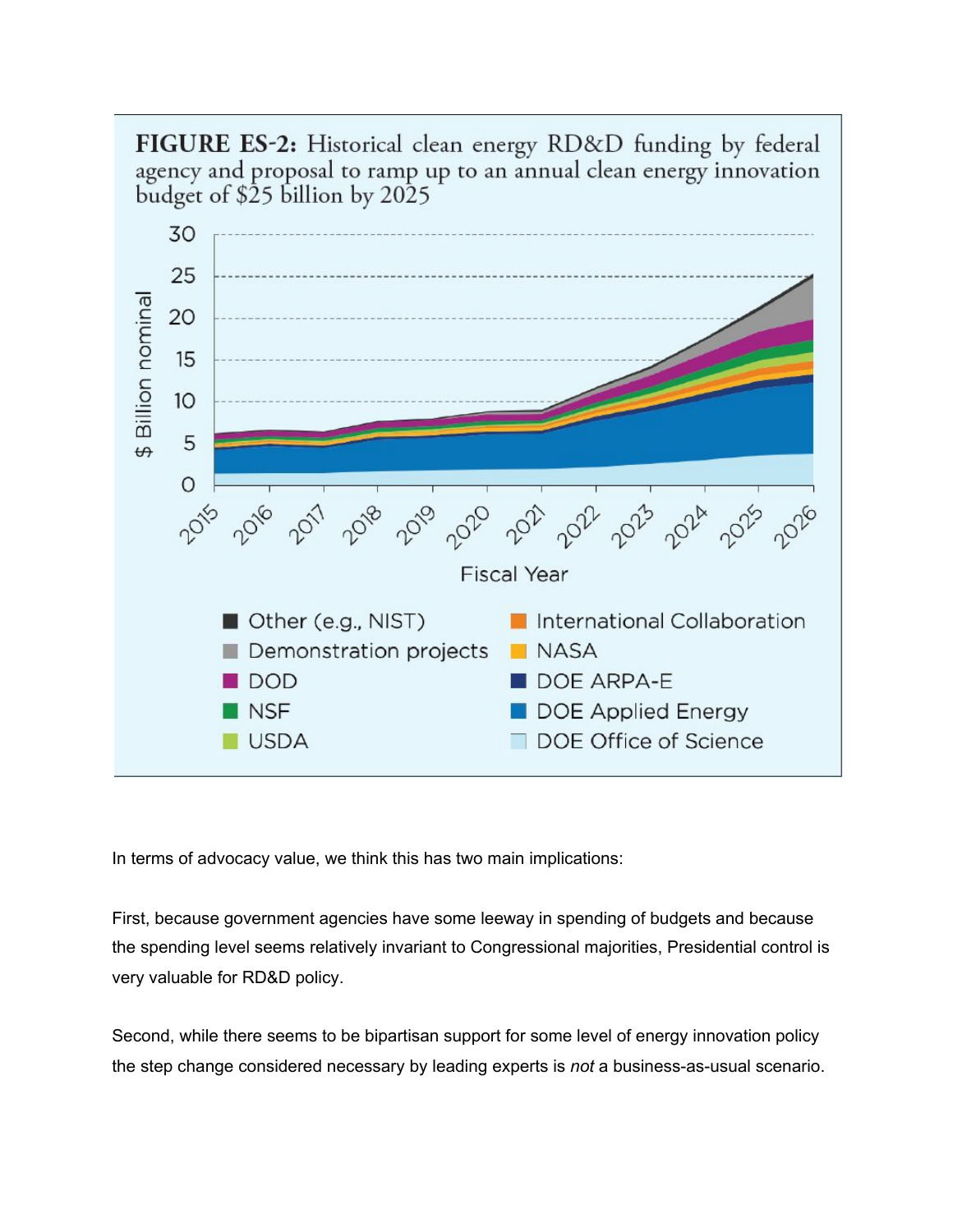Achieving this level of sustained increase in funding seems more likely in a Democratic-leaning environment alongside increasing support from moderate Republicans.

#### How we model this

We think that a Democratic Presidency is, in expectation, 3x better for this type of policy than a Republican Presidency, given a stronger focus to maximize the climate impact of energy innovation spending.

We also think that if there is a Democratic trifecta, the value of RD&D policy could double as increases in overall funding levels seem more likely. Other political environments appear neutral, as the trend in increased innovation funding has been a steady one, we model them as ⅓ as useful as a Democratic trifecta environment.

Ultimately, of course, as above we are *not* interested here in the value of policy, but in the value of advocacy to improve such policy.We think that RD&D policy is one of the key levers where advocacy can be extremely impactful for two reasons:

First, it is an area that profits a lot from technical expertise as well as political savviness to build coalitions, both of which can be supported by advocacy organizations.

Second, while Democrats are more inclined to support more ambitious climate action, this does not necessarily translate into better prioritization with regards to which solutions to focus on. We can see this in the graph below, where many of the top priorities for increased innovation effort are technology groups, such as carbon dioxide removal and carbon capture, that are controversial with at least some Democrats, while a top political priority -- increased support for renewables -- is second-to-last in terms of needed increases in innovation funding.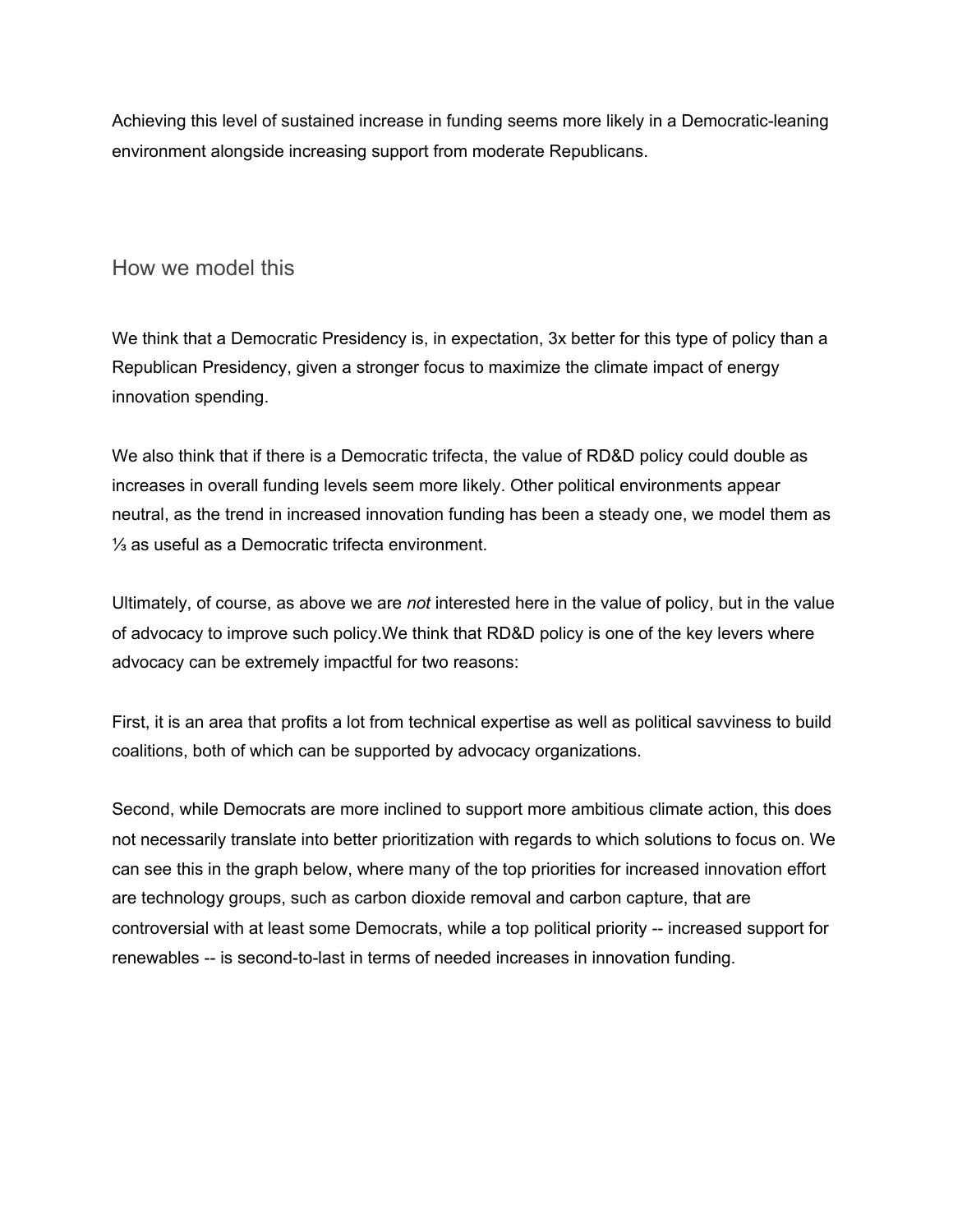

Thus, there is a strong potential to improve resource allocation through advocacy. Crucially, all of the top four innovation priorities are important foci of our top-recommended charities, with Carbon180 focusing on the first two top priorities, CATF being engaged across most of those areas with strong foci on carbon capture, industrial decarbonization, and clean fuels, and TerraPraxis focused on advanced nuclear as a cross-cutting technology for industrial decarbonization, clean fuels, and electricity.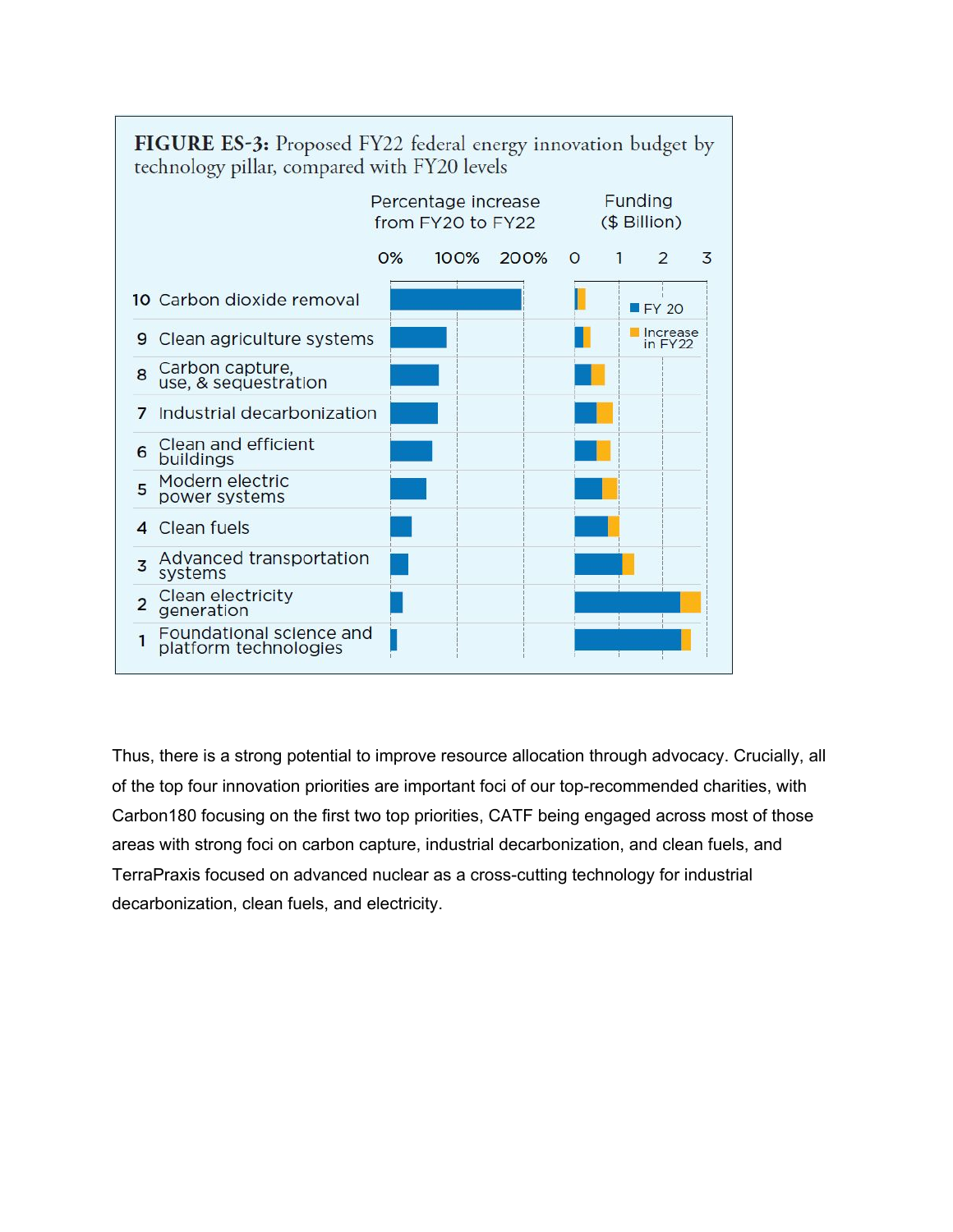### Policy in the valley of death

The "valley of death" is a part of the innovation pipeline that is known to be critical, yet underfunded by both private actors and the public sector, as it lies between basic research and development (which enjoys broad support) and being sufficiently close to market to be attractive for private investors.

Capturing the last "D" in RD&D, the value of death includes the "demonstration" stage. To get a more concrete sense of the substance and criticality of this stage, it makes sense to quote from *Energizing America* (p. 77-78, emphases ours):

"**Shepherding clean energy technologies from conception to commercialization will require a holistic, coordinated strategy by policymakers to support all stages of the innovation pipeline.** It is not enough for the federal government to only fund basic research and expect the private sector to take over thereafter. Multiple gaps in private funding, or valleys of death, exist on the road to commercialization. [...] **Of these three stages** [research, development, and demonstration], **demonstration is the most seriously underfunded** (see Chapter 2). [...] **As a result, a yawning valley of death can swallow firms that lack the capital to demonstrate promising clean energy technologies that they have developed. Yet today, the federal government devotes less than 5 percent of its energy RD&D funding to demonstration projects.** Most of that funding is for a single DOE program to demonstrate advanced nuclear reactors. Demonstration projects are the most capital-intensive innovation stage,often costing hundreds of millions of dollars for a single project. But when they are successful, the benefits can be very large. For instance, federal loan guarantees for the first five utility-scale solar power projects in the United States jumpstarted a decade-long boom in massive solar projects. Today, solar power is the fastest-growing power source in the country."

There are a variety of policy approaches that can overcome this obstacle, such as tax credits for demonstrating innovation solutions (e.g. 45Q for carbon capture), direct funding for demonstration projects, loan guarantees, and other mechanisms to de-risk funding.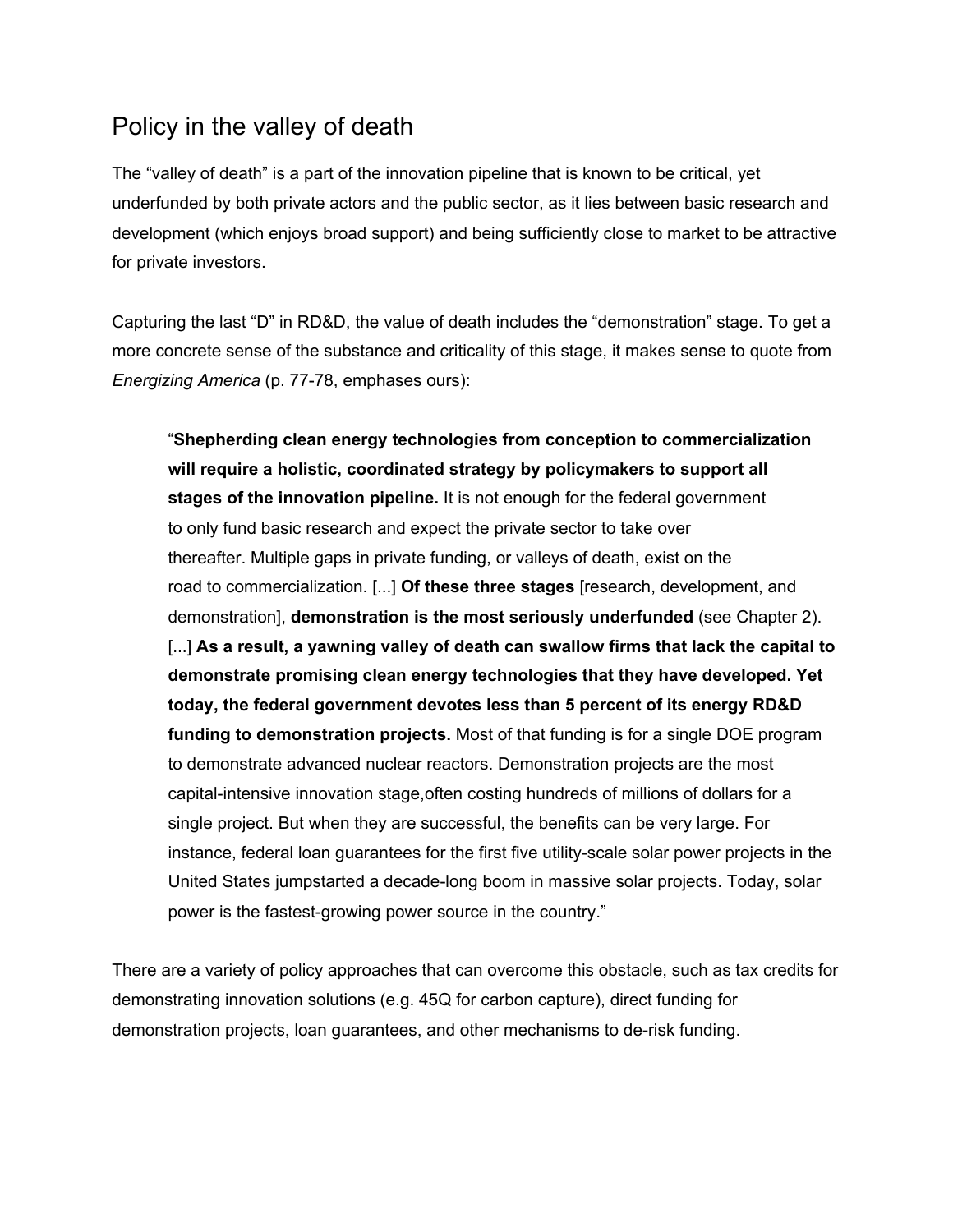We believe there are four key characteristics of this domain with regards to advocacy value in addition to the conclusions on basic R&D above.

First, as the quote above highlights, this area is more severely under-funded than basic R&D, likely a result of its greater risk for policy makers ("picking winners" and *very* public failures, such as Solyndra) and a lower level of bipartisan support.

Second, as required budgets are much larger and the policy toolbox includes much more than "just" budget, this area appears more dependent on Congressional majorities -- to increase funding levels and develop policies -- than basic R&D policy.

Third, it appears somewhat more partisan and thus -- within Congressional politics -- likelier to succeed in more Democratic-leaning environments.

Fourth, however, not all policy instruments in this space are equally polarizing, as some policies in this space -- such as tax credits for innovation or specific technologies -- have enjoyed more bipartisan support than direct demonstration projects.

Given the very large need for increased funding and the greater political complexity for building coalitions than in the case of basic R&D, we see a relatively higher value for advocacy in this area than in basic R&D.

#### How we model this

Compared to the case of basic R&D policy, we model this as relatively more dependent on legislative politics and more strongly dependent on whether there is a Democratic trifecta or a divided but cooperative government compared to an obstructionist divided government or a Republican trifecta.

For example, while for basic R&D we model the difference between a Democratic trifecta and an obstructionist divided government as 3:1, this ratio is 4:1 for "valley of death" policy.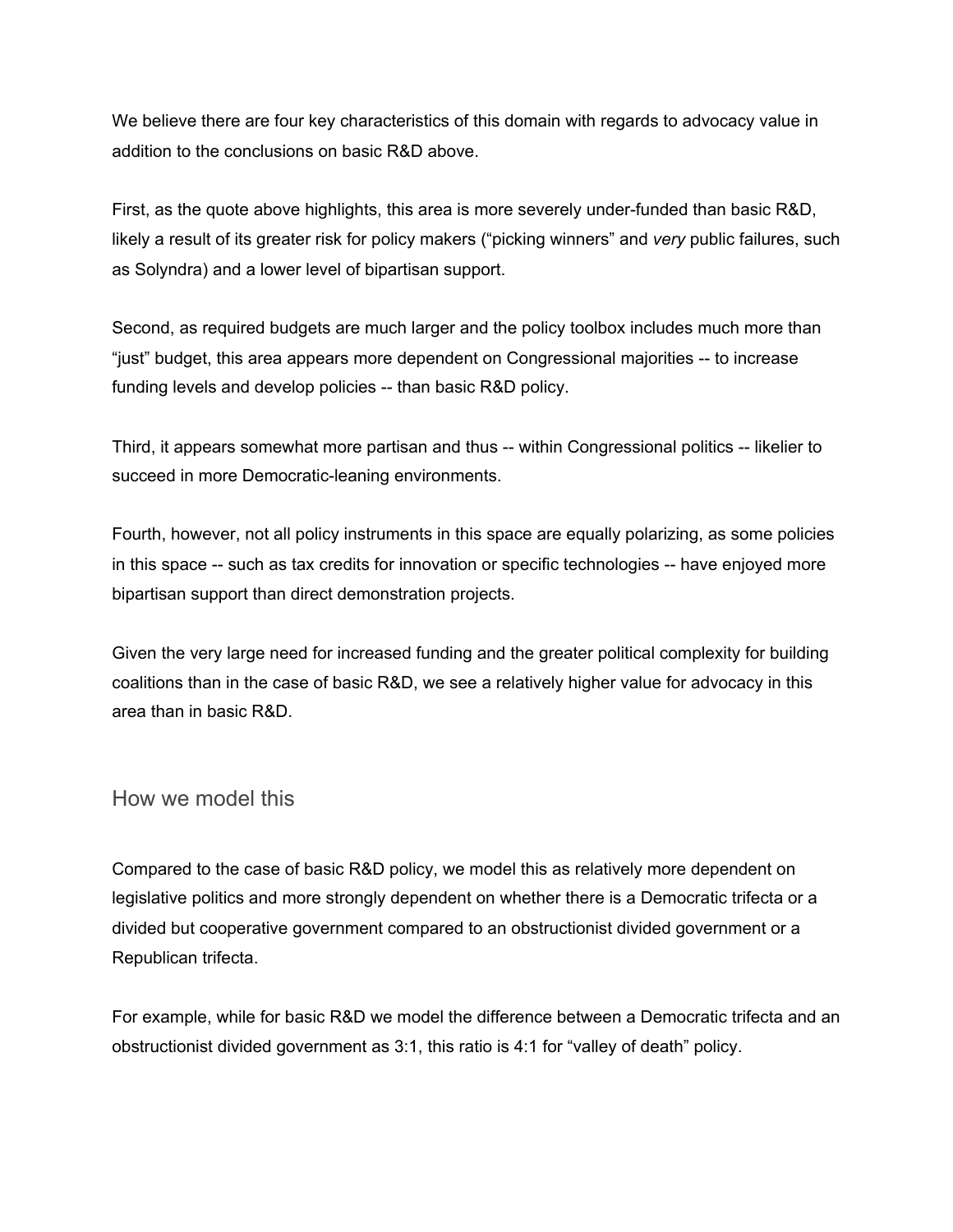Similarly, in a situation of unified Democratic government, we model the main benefit for value of death policy from the Congressional majority, whereas for basic R&D the ratio between direct control from the executive and control of Congress is even.

### Deployment policy

Lastly, deployment policy -- such as deployment subsidies, government purchase commitments, clean energy standards or other policy levers that make almost competitive technologies competitive with fossil alternatives -- is another lever of innovation policy, driving down learning curves by increasing deployments of new technologies.

We estimate that advocacy value in this area is lower than in the other areas, because economic interests are more mature -- they have their own lobbies. In addition, policies useful in this space -- such as moderate carbon pricing policies, technology standards, or subsidies - have generally proven to be more likely to emerge rather than a well-functioning energy innovation system.

In addition, a lot of the positive effects of deployment policy for global decarbonization -- e.g. learning by doing -- do not necessarily require US federal policy, US states or other countries can play important roles there, whereas the federal US innovation system, both public and private, is not as replaceable (the example that comes to mind is Norwegian demand for Teslas), which pushes us to a view where basic R&D policy & valley of death policy are both more important and more influencable by advocacy.

#### How we model this

In terms of relationship to different political environments, we model it similarly to policies in the "valley of death", albeit with a stronger dependence on Congress.